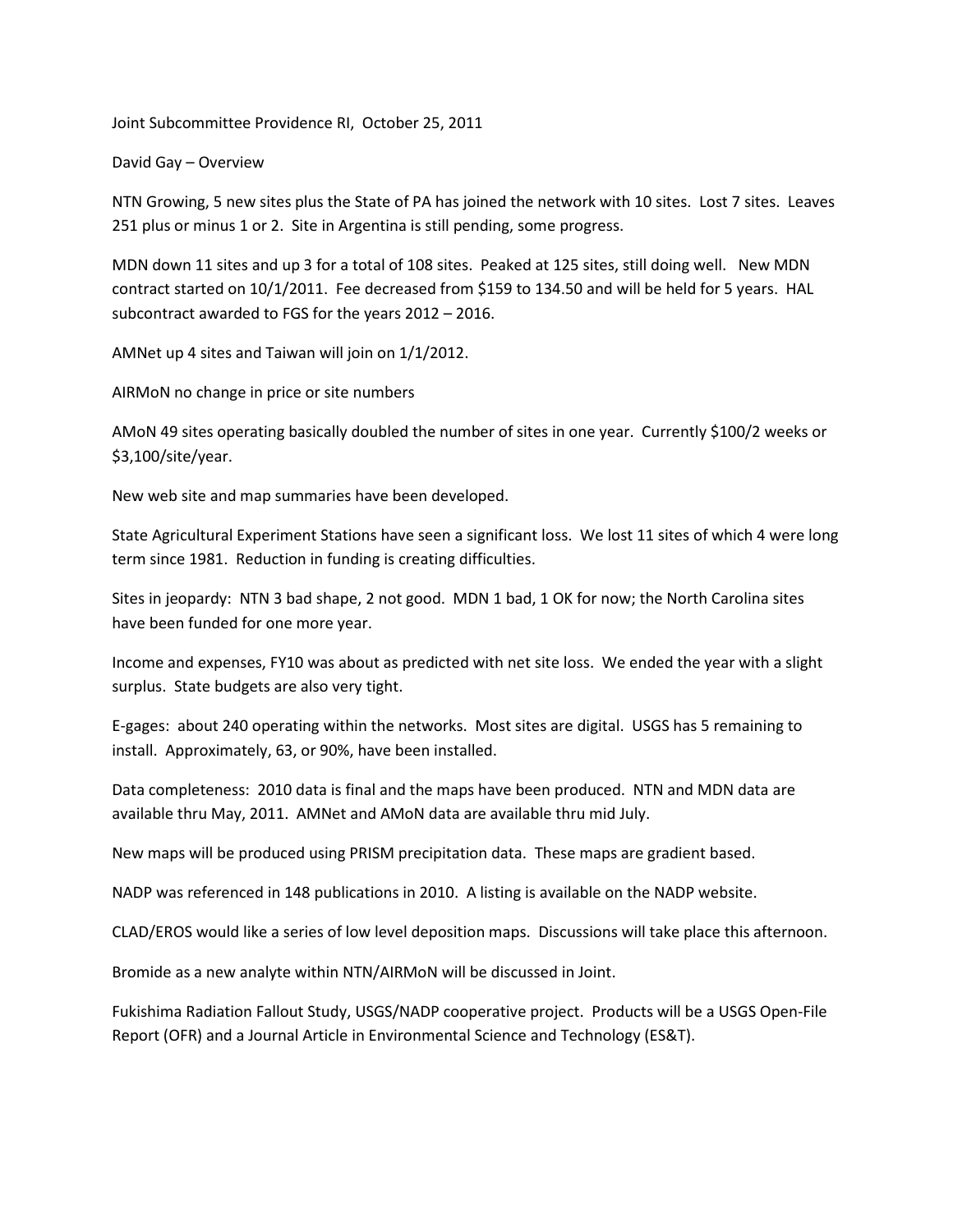Travel and Presentations:  $10^{th}$  International Conference on Mercury as a Global Pollutant (Halifax).  $8^{th}$ International Conference on Acid Rain (China). AMNet Site Liaison will attend a training session in Rome for the Global Mercury Observation Systems (GMOS).

Brian Kirschner is a new PO employee working with the digital data and maps.

Alexander Torres-Negron is working with the CAL on carbon and is funded by an EPA Star fellowship grant.

Bruce Rodger has retired.

Questions – Alan Van Arsdale "Are there holes in the Network?" MDN has holes in Louisiana, Texas and some out West. NTN probably not too many holes.

Mark Rhodes – QA Report

QAAG recent conference call, 2010 QA report is available

QA Plans: CAL 2009, EEMS 2009, HAL's QAP is being revised

External reviews: CAL 19-21 July 2011, final report is pending. 62 observations, 59 recommendations, 37 findings although the findings were defined differently by the Review Team. Final report and response scheduled for the spring meeting 2012. HAL will be reviewed in summer 2012.

Site Surveys 2011: AIRMon 1, MDN 32, NTN 80, Collocated 20, AMNet 14.

Two equipment upgrades: AMoN sampler bodies continue to show evidence of contamination. Results with a vacuum desiccator and Radiello core are very promising for cleaning the sampler bodies. Preliminary results show the lowest blanks to date.

Lid pads, N-CON had switched to black, closed cell foam. Some operators have been removing the plastic covering from the lid pad when deploying. Black foam was tested for contamination and the end result was the black foam looks good compared to the polyurethane foam that is used with the ACM collector.

Status of site documents - 8 MDN sites do not have site information worksheets.

Digitizing and scanning of record archives progress: MDN 1/2006 – 12/2010 and NTN raw gage charts 10/2007 – 12/2010.

## Miscellaneous

Site operator letters of commendation: 2 different letters, 35 operators, 2 in AIRMoN, 3 AMoN, 15 MDN, 31 NTN. NPS leads the pack with 9 operators receiving letters.

Finalize the AMNet Site Performance and System Survey and AIRMoN Operations Manual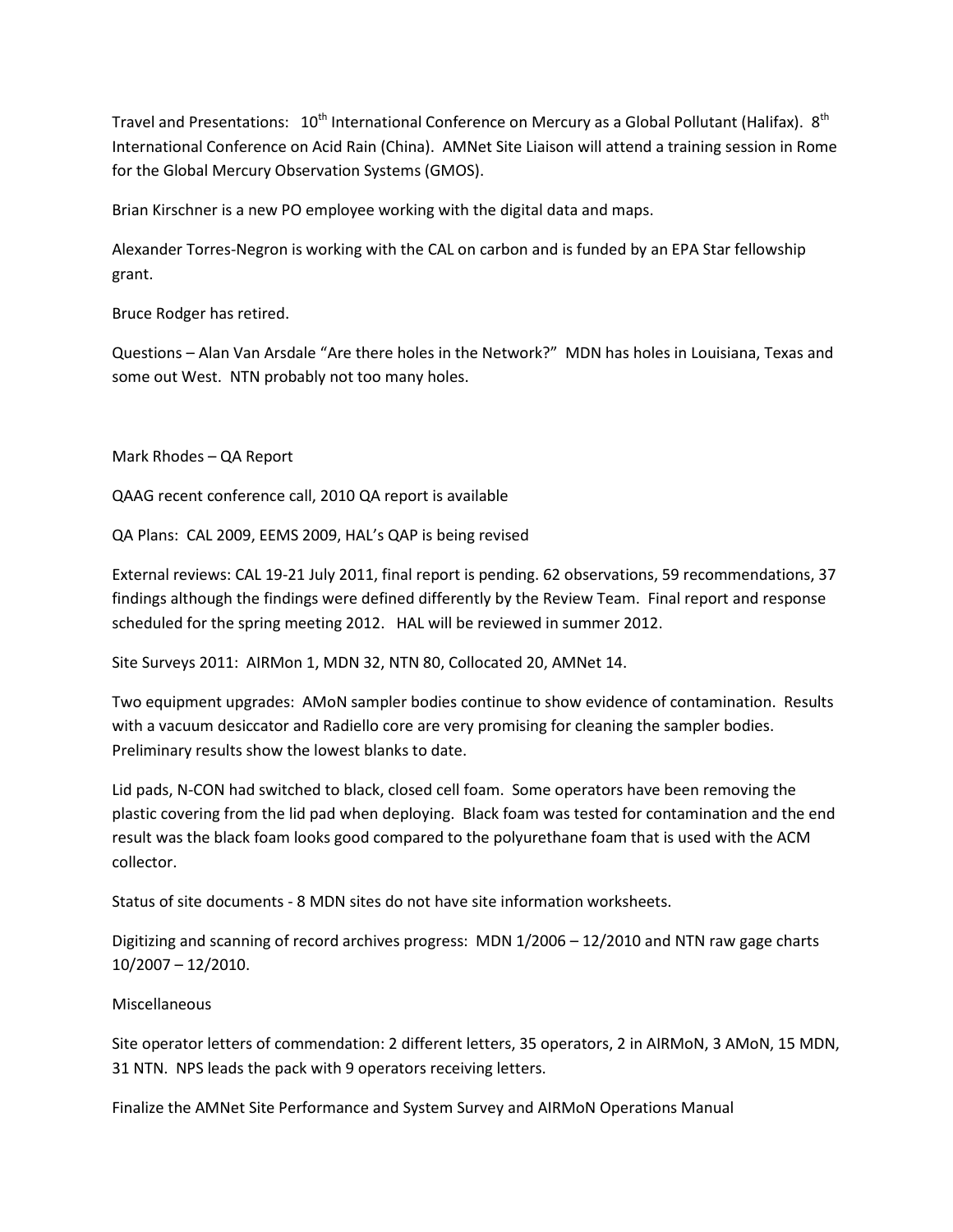Working with Site Liaisons on producing training videos and webinars.

A strategy has been implanted to update the MDN and NTN Standard Operating Procedures (SOPs). Representatives from each group have been identified. A conference call and in-person meets were attended by the representatives. A deadline of 12/31/2011 has been established for the content from each document to be supplied to the PO. The PO will format the content, send for review, and present the documents at the spring meeting.

## Greg Wetherbee

The 12 point plan for bromide was presented for the addition of bromide as an analyte within the NTN and AIRMoN networks.

2010 data shows concentrations are higher in the West and lower in the Plains with Cl:Br ratios changing near the coasts. This indicates a sea water influence in the precipitation.

Discussions ensued about stability of bromide and the analysis of archived samples.

The 12 point plan was outlined in detail. There would be little impact on price (\$0.94/sample) and CAL (one-time \$4,250 LIMS upgrade).

MOTION: The NADP shall analyze NTN and AIRMoN samples for bromide ion concentration, quality assure the data obtained, manage the data in the NADP database(s) and make the data available to the public as an official NADP analyte as soon as feasible for the CAL and PO. Costs for addition of bromide will be absorbed by CAL for now and incorporated into FY13/14 budget planning for potential even cost sharing among all network site sponsors. It is understood that discontinuation of bromide analysis (or any other analyte for that matter) will not necessarily result in cost savings to NADP site sponsors.

Motion - Pam Padgett, 2<sup>nd</sup> John Sherwell.

Motion Carried.

END OF MORNING SESSION

Joint Subcommittee – Afternoon session October 25, 2011

Subcommittee motions and items were presented by the subcommittee chairs.

NEON Update was presented. Project overview, design and instrumentation. Discussions about the need to collocate with NADP continued. Maggie Kerchner enquired whether a laboratory has been identified/selected for analyzing the samples. That work will be open to bid. A discussion of nonuniform sample deployment and collection ensued.

Bob Larson presented an update on the maps and issues that he encountered. Historic maps are being generated using PRISM precipitation. PRISM data is not available for Canada. Gradient scales and colors will be modified to contain historical minimum and maximum values with the greatest color diversity,